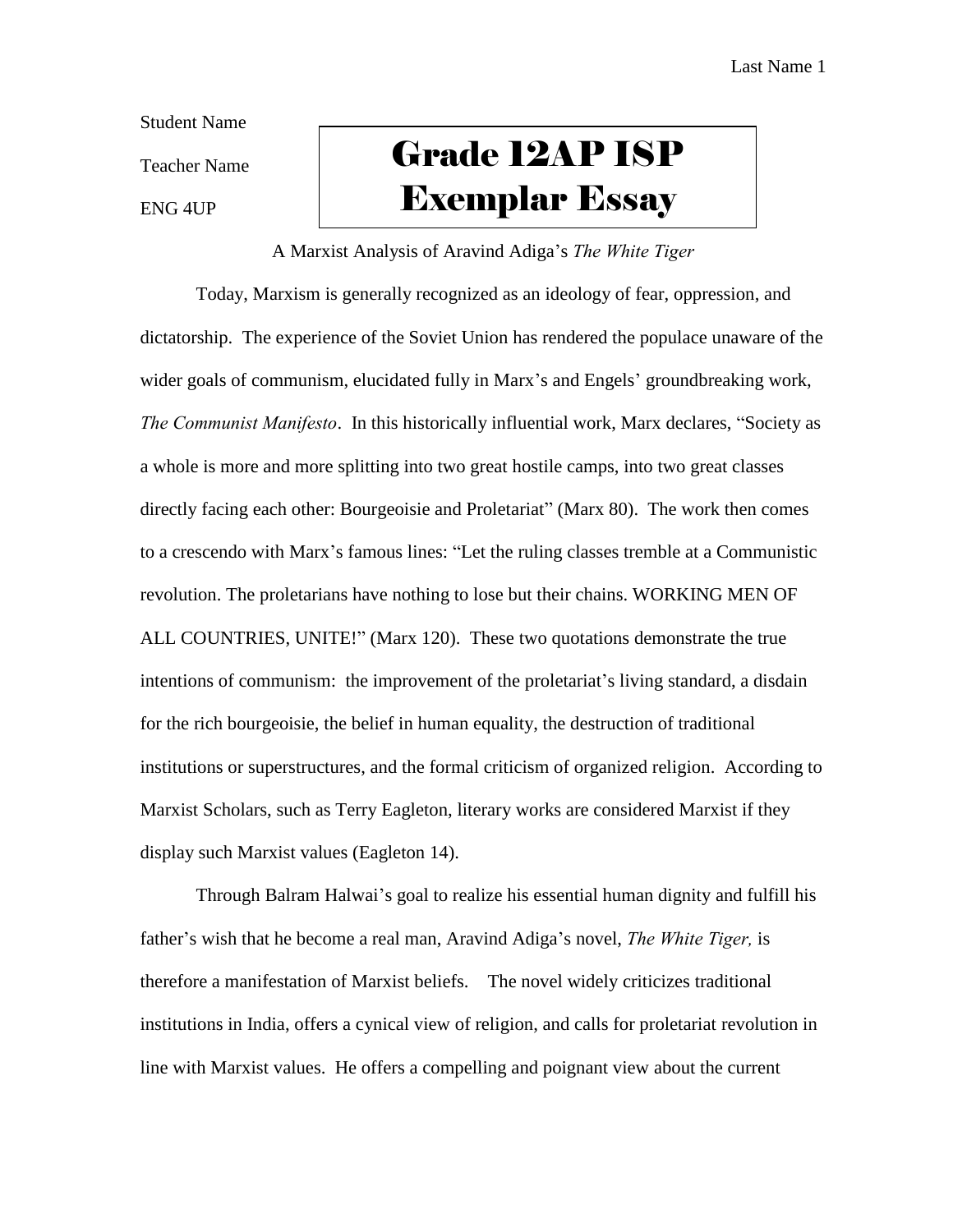Last Name 2

struggles of India. Being the ideal rural Indian poor man, Balram allows the audience to identify with his struggles and to overlook his many inaccuracies stemming from his lack of formal education. Adiga effectively criticizes the traditional caste, institutional, and religious systems that define modern industrializing India. Through Balram Halwai's quest to escape a grinding life of poverty and the suppressing Rooster Coop that prevents social mobility, the novel demonstrates clear Marxist tendencies. The novel is a call for the reawakening of India's long dormant poorer castes to recognize their essential human dignity and rebel against the oppressive dominant castes, in line with Marxism's main goal of the ascension of the proletariat.

Through the use of Balram's scrutiny of Indian institutions, the author enforces the Marxist belief that ruling superstructures must be closely challenged and questioned. For Marxists, overturning traditional institutions is the first step in a revolution. Balram commences his critique of India's institutions by criticizing the country's poor infrastructure, resulting from government inefficiencies. At the outset of the novel, Balram is clearly cynical of India's infrastructure and government:

Apparently, sir, you Chinese are far ahead of us in every respect, except that you don't have entrepreneurs. And our nation, though it has no drinking water, electricity, sewage system, public transportation, sense of hygiene, courtesy, or punctuality, *does* have entrepreneurs. (Adiga 2)

This criticism of India's institutions is echoed by Adiga's and Adams' experiences in the slums of Mumbai, where three million people sleep on the street every night (Adams, 2009). At fault for this lack of infrastructure is democracy, according to Balram. He says, "If I were making a country, I'd get the sewage pipes first, then the democracy" (Adiga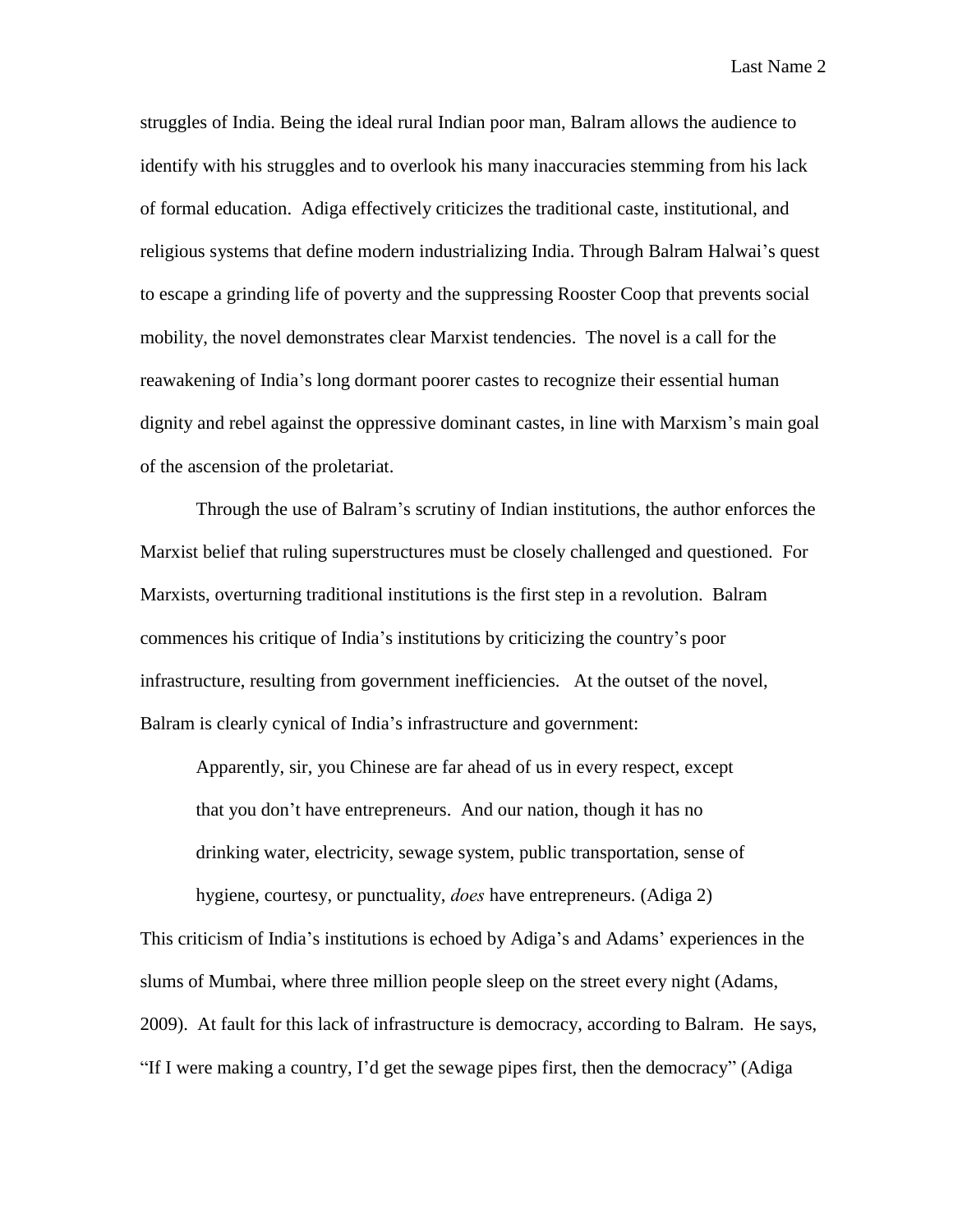Last Name 3

80). Balram is taking direct aim at democracy for many of India's faults. His admiration of Fidel Castro, the communist Cuban revolutionary of the 1950s, demonstrates Balram's and, by extension, the novel's Marxist tendencies.

The novel also attacks the corruption of India's institutions and furthers the criticism of superstructures that Marxism endorses. According to Balram, "One fact about India is that you can take almost anything you hear about the country from the Prime Minister and turn it upside down and then you will have the truth about that thing." (Adiga 12). Later on, Balram declares, "We're driving past Gandhi, after just having given a bribe to a minister. It's a *fucking joke*, isn't it?" (Adiga 115). Evidently, Balram is deeply critical of the corruption in his country and directly blames the current democratic system for it. He goes so far as to say, "Delhi…The capital of our glorious nation. The seat of Parliament, of the president, of all ministers and prime ministers…That's what *they* call it." (Adiga 98). This book clearly reflects the turmoil, both economically and politically, that is taking place in India. India is currently grappling with the stresses of capitalism and, at the same time, the deeply ingrained traditions of the Indian past. It is clear that this novel shows this tension in Indian society through the eyes of Balram Halwai, who ultimately chooses release over the repression of the caste system. Thus, the book fulfills the Marxist requirement that literature should directly reflect modern social and economic times (Eagleton 16). This book captures the struggles of a populace to embrace modernity, and by doing so, demonstrates the muted history of class-conflict in India.

Through the use of extensive attacks on religion and traditional family structures, Balram promotes Marxist atheistic beliefs and Marxist division of families in the name revolution.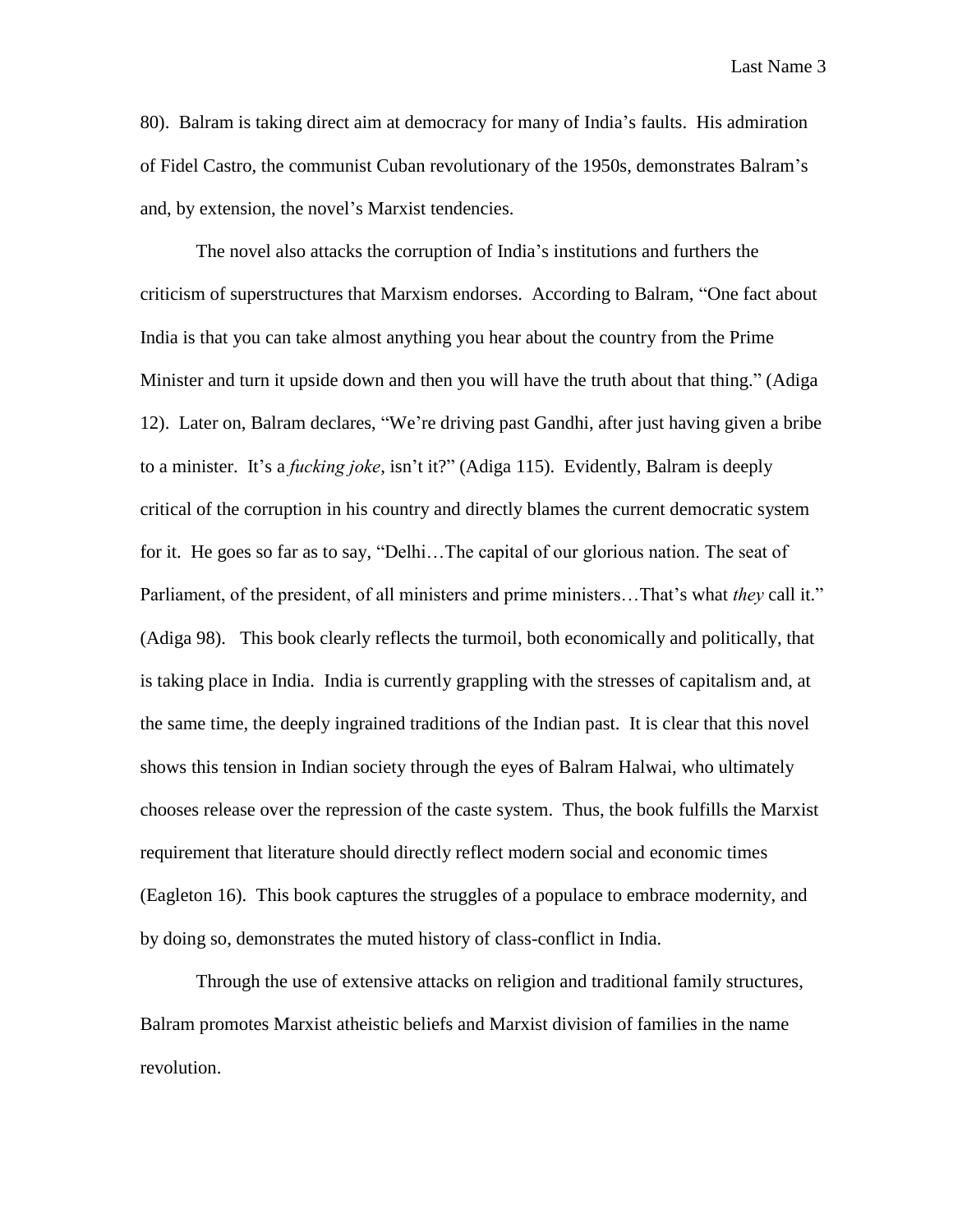Last Name 4

*[Paragraphs about the novel's critique of religious structures, as well as the call for a proletariat uprising would follow here]*

Aravind Adiga's novel *The White Tiger* is a Marxist critique of the caste, institutional, and religious systems that are present in modern industrializing India. Balram Halwai, the unreliable yet genuine protagonist, insists on the right for basic human dignity for all Indians. Through his attempts to escape the "rooster coop," he becomes the example that all Indians should strive to emulate. The novel is an effective attack on the dominant ruling classes of India who currently keep the poor as their servants. In line with Marxism's main goal of spurring on a communistic revolution that favours the working class, Balram demonstrates the complacency of the rich and the pauperized state of the Indian poor, and urges the proletariat to rise up against their oppressors. Through the poignant use of juxtaposition, the author frames the rich as morally corrupt, religion as a tool of subjugation, traditional familial ties as costly, and Indian institutions as dysfunctional. Marxist themes permeate throughout the work and reach a crescendo as Balram murders Ashok. This book, according to Adams, is considered extremely controversial in India, not because of the criticism of corruption, religion, and the rich, but rather for its attack on Indian family values (Adams, 2009). The existence of the metaphorical 'rooster coop', further enforced by backward family values, is highlighted by the author in order to demonstrate the tie to servitude that the rural Indian poor exhibit. The author's reflections generate controversy because they directly attack the strong family values that traditional Indian families still uphold. As the economy is looking forward to prosperity and free markets, society is still looking backwards to the rituals and traditions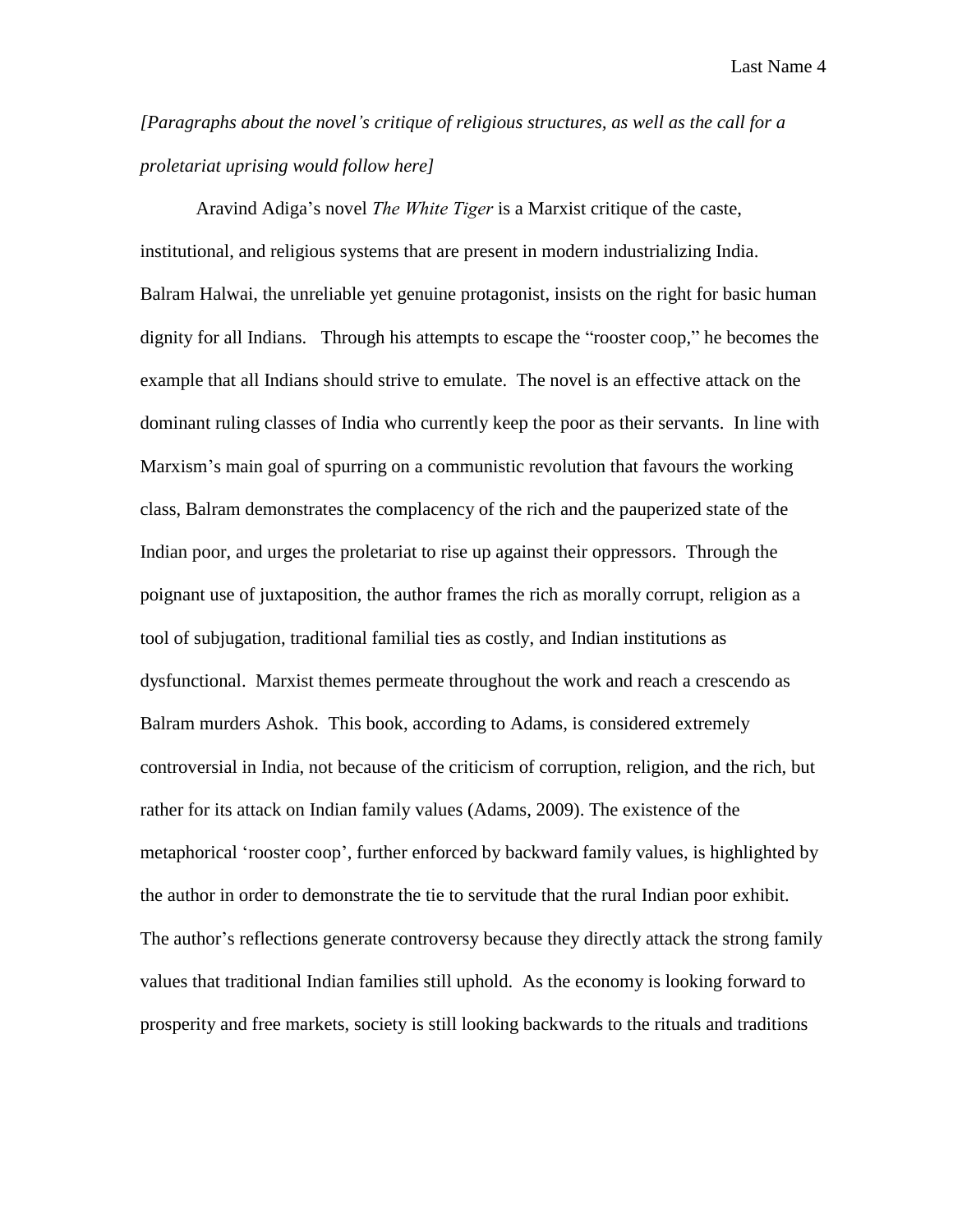of the past. In order for India to truly develop into a world superpower, the forces of the economy and the social structures must be reconciled under the banner of progress.

## Works Cited

Adams, Robert. "On The White Tiger." Hart House, U of T. *TVO.org*. Web. 22 Apr. 2011. <http://www.tvo.org///.woa?videoid?86678255001>.

Adiga, Aravind. *The White Tiger*. New York: First Free Press, 2008. Print.